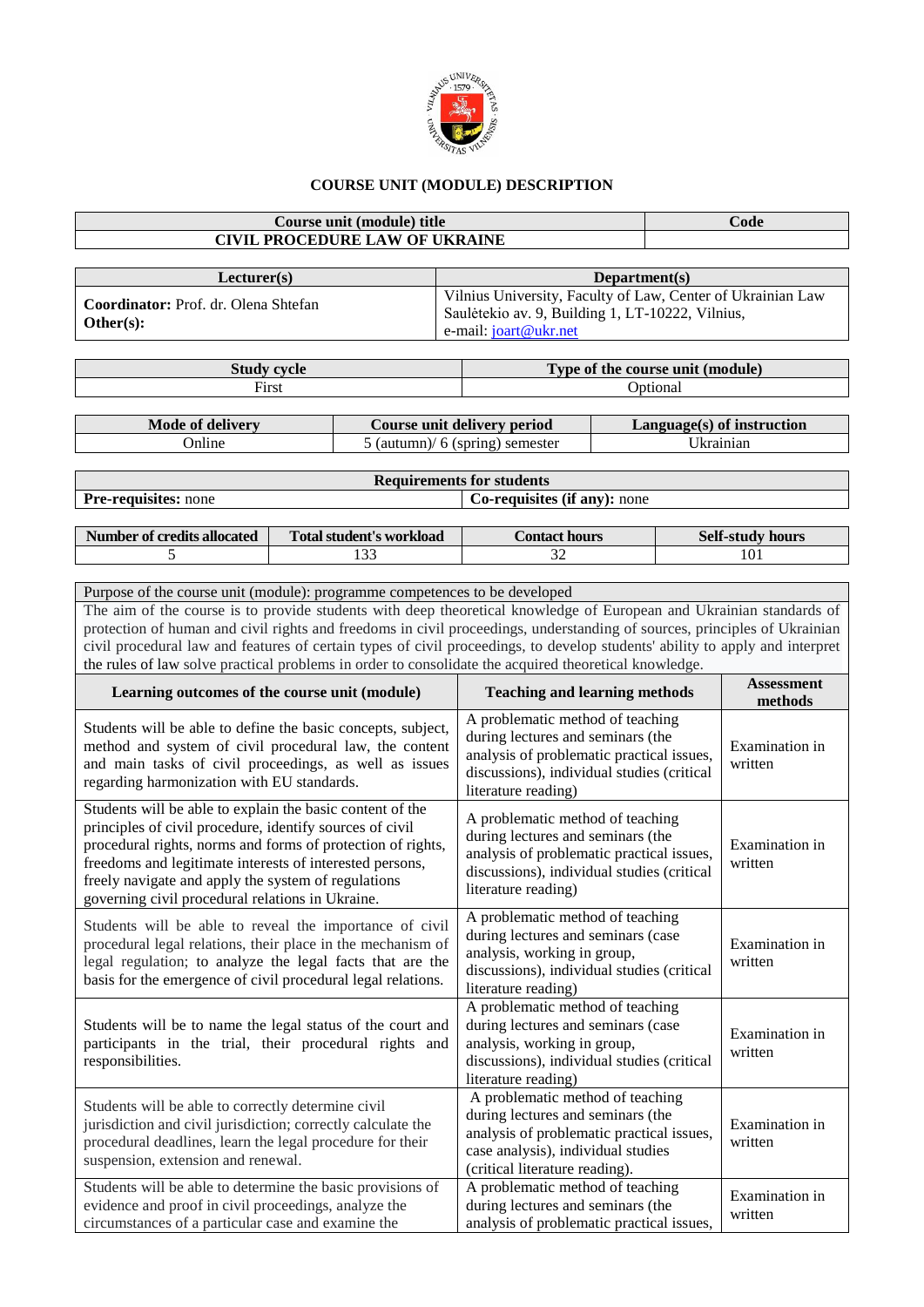| evidence in the case. | case analysis), individual studies |  |
|-----------------------|------------------------------------|--|
|                       | (critical literature reading)      |  |

|                                                              | <b>Contact hours</b> |                      |                |                    | Self-study: hours and assignments |                             |                      |                     |                                                                                                             |
|--------------------------------------------------------------|----------------------|----------------------|----------------|--------------------|-----------------------------------|-----------------------------|----------------------|---------------------|-------------------------------------------------------------------------------------------------------------|
| Content: breakdown of the topics                             | <b>Actures</b>       | <b>Consultations</b> | Seminars       | Practical sessions | aboratory activities              | Internship/work<br>dacement | <b>Contact hours</b> | hours<br>Self-study | <b>Assignments</b>                                                                                          |
| 1. General provisions of civil<br>procedural law             | 4                    |                      | $\overline{2}$ |                    |                                   |                             | 6                    | 13                  | Reading academic literature and<br>main legal sources.                                                      |
| 2. Principles of civil proceedings                           | $\overline{2}$       |                      | $\overline{2}$ |                    |                                   |                             | 4                    | 17                  | Reading academic literature and<br>main legal sources. Analysis of<br>relevant cases in the court practice. |
| Civil procedural legal relations and<br>3.<br>their subjects | 4                    |                      | 4              |                    |                                   |                             | 8                    | <b>20</b>           | Reading academic literature and<br>main legal sources. Analysis of<br>relevant cases in the court practice. |
| Civil jurisdiction<br>4.                                     | $\overline{c}$       |                      | $\overline{c}$ |                    |                                   |                             | 4                    | 17                  | Reading academic literature and<br>main legal sources. Analysis of<br>relevant cases in the court practice. |
| 5. Evidence and proof                                        | 2                    |                      | 4              |                    |                                   |                             | 6                    | 17                  | Reading academic literature and<br>main legal sources. Analysis of<br>relevant cases in the court practice. |
| Procedural deadlines<br>6.                                   | $\overline{2}$       |                      | $\overline{2}$ |                    |                                   |                             | 4                    | 17                  | Reading academic literature and<br>main legal sources. Analysis of<br>relevant cases in the court practice. |
| <b>Total</b>                                                 | 16                   |                      | 16             |                    |                                   |                             | 32                   | 101                 |                                                                                                             |

| <b>Assessment</b>         | Weight,    | <b>Assessment</b>                    | Assessment criteria                                                                                                                                                                                                                                                                                                                                                                                                                                                                                                                                                                                                                                                                                                                                                                                                                                                                                                                                         |  |  |
|---------------------------|------------|--------------------------------------|-------------------------------------------------------------------------------------------------------------------------------------------------------------------------------------------------------------------------------------------------------------------------------------------------------------------------------------------------------------------------------------------------------------------------------------------------------------------------------------------------------------------------------------------------------------------------------------------------------------------------------------------------------------------------------------------------------------------------------------------------------------------------------------------------------------------------------------------------------------------------------------------------------------------------------------------------------------|--|--|
| strategy                  | percentage | period                               |                                                                                                                                                                                                                                                                                                                                                                                                                                                                                                                                                                                                                                                                                                                                                                                                                                                                                                                                                             |  |  |
| Examination<br>in written | 100        | During the<br>examination<br>session | Two practical situations related to be solved by the students in written,<br>where students are expected to demonstrate the advanced theoretical<br>knowledge of the issues studied during the course, conceptual<br>understanding of Ukrainian civil procedure law and it's application.<br>Final exam is evaluated by the 10 points assessment criteria for the final<br>evaluation:<br>10 points (excellent), excellent knowledge and abilities;<br>9 points (very good), strong, good knowledge and abilities;<br>$\bullet$<br>8 points (good), better than average knowledge and abilities;<br>$\bullet$<br>7 points (average), average knowledge and abilities, with minor<br>$\bullet$<br>mistakes;<br>6 points (satisfactory), knowledge and abilities are lower than<br>$\bullet$<br>medium, includes some mistakes;<br>5 points (weak), knowledge and abilities satisfies minimal<br>$\bullet$<br>requirements;<br>$4-1$ points – unsatisfactory. |  |  |

| Author                                                   | Year<br>of<br>publica<br>tion | <b>Title</b>                                                                   | <b>Issue of a</b><br>periodical or<br>volume of a<br>publication | <b>Publishing place and</b><br>house or web link |
|----------------------------------------------------------|-------------------------------|--------------------------------------------------------------------------------|------------------------------------------------------------------|--------------------------------------------------|
| <b>Compulsory reading</b>                                |                               |                                                                                |                                                                  |                                                  |
| Васильєв С. В.                                           | 2019                          | Цивільний процес. Підручник                                                    |                                                                  | Київ: Алерта.                                    |
| В.В. Комаров, В.І.<br>Тертишніков, Є.Г.<br>Пушкар та ін. | 1999                          | Цивільне процесуальне<br>право<br>України: Підручник для юрид. вузів і<br>фак. |                                                                  | Харків: Право                                    |
| В. М. Коссак, Р. Я.<br>Лемик, С. В. Сеник                | 2020                          | Цивільне процесуальне право<br>України: підручник                              |                                                                  | Харків: Право                                    |
| К. В. Гусаров, М. В.<br>Жушман, С. О.<br>Кравцов та ін.  | 2020                          | Цивільний процес: навч.посіб.                                                  |                                                                  | Харків: Право                                    |
| Ясинко М.М. - заг.                                       | 2020                          | Цивільний<br>процесуальний<br>кодекс                                           |                                                                  | Київ: Алерта                                     |